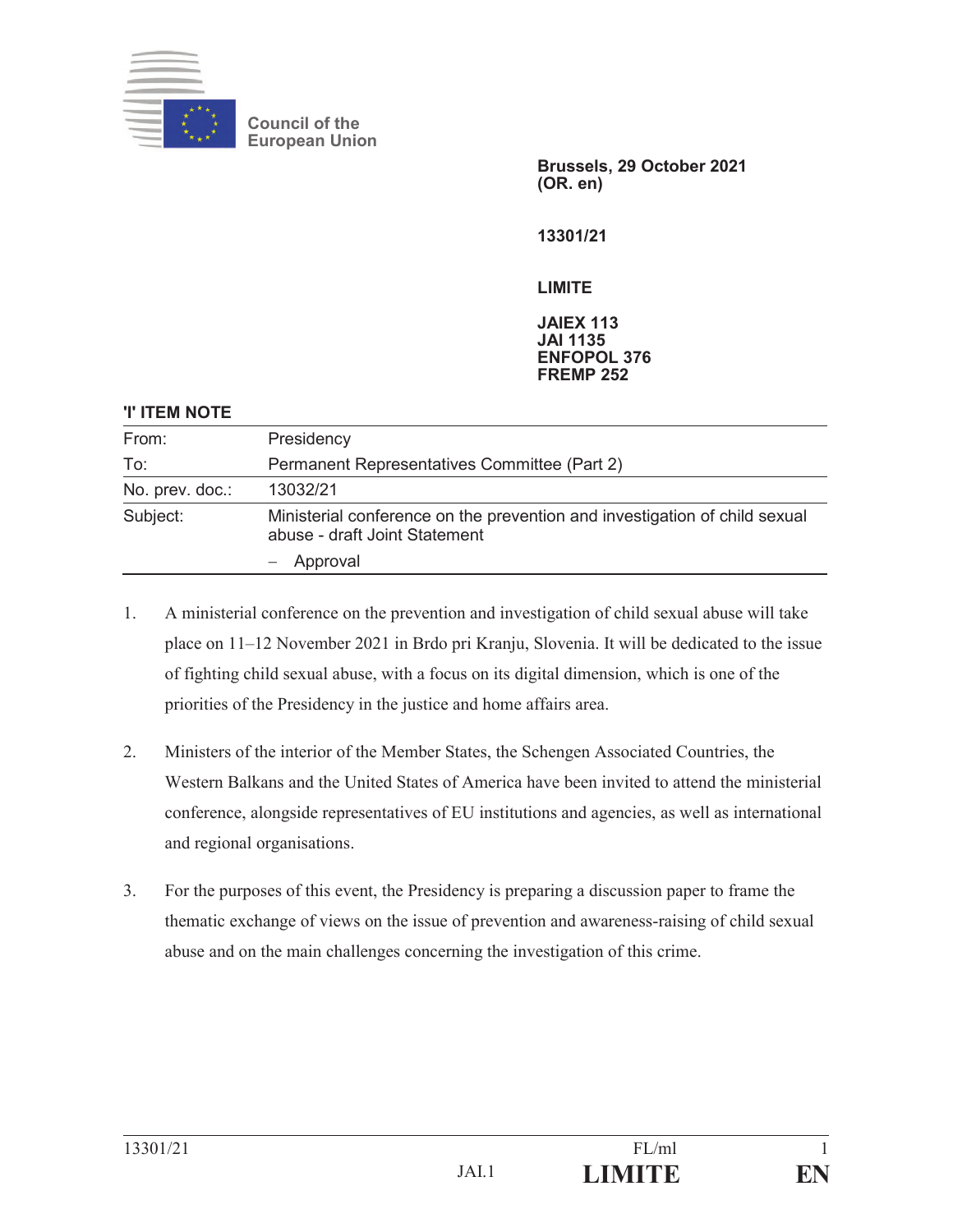- 4. To prepare the statement that will be issued at the end of this event, the Presidency tabled a draft text set out in document 13032/21. It has been discussed by the JHA Counsellors (External Relations) on 25 October. Because of the tight deadlines, delegations were invited to provide their written comments to the Presidency by 26 October COB. The draft statement was also shared with the above third countries' representatives for their perusal.
- 5. The Presidency examined the comments received and included most drafting suggestions in the revised draft statement set out in the annex. Changes to document 13032/21 are marked in **bold underline** and strikethrough.
- 6. The Permanent Representatives' Committee is invited to approve the draft statement as set out in the annex and to agree that it be presented to ministers for issuance during the ministerial conference, on the understanding that, if on-site adjustments of the text are required following the discussions in the ministerial conference, the text may be adapted accordingly provided that the changes do not affect the substance and intent of the text.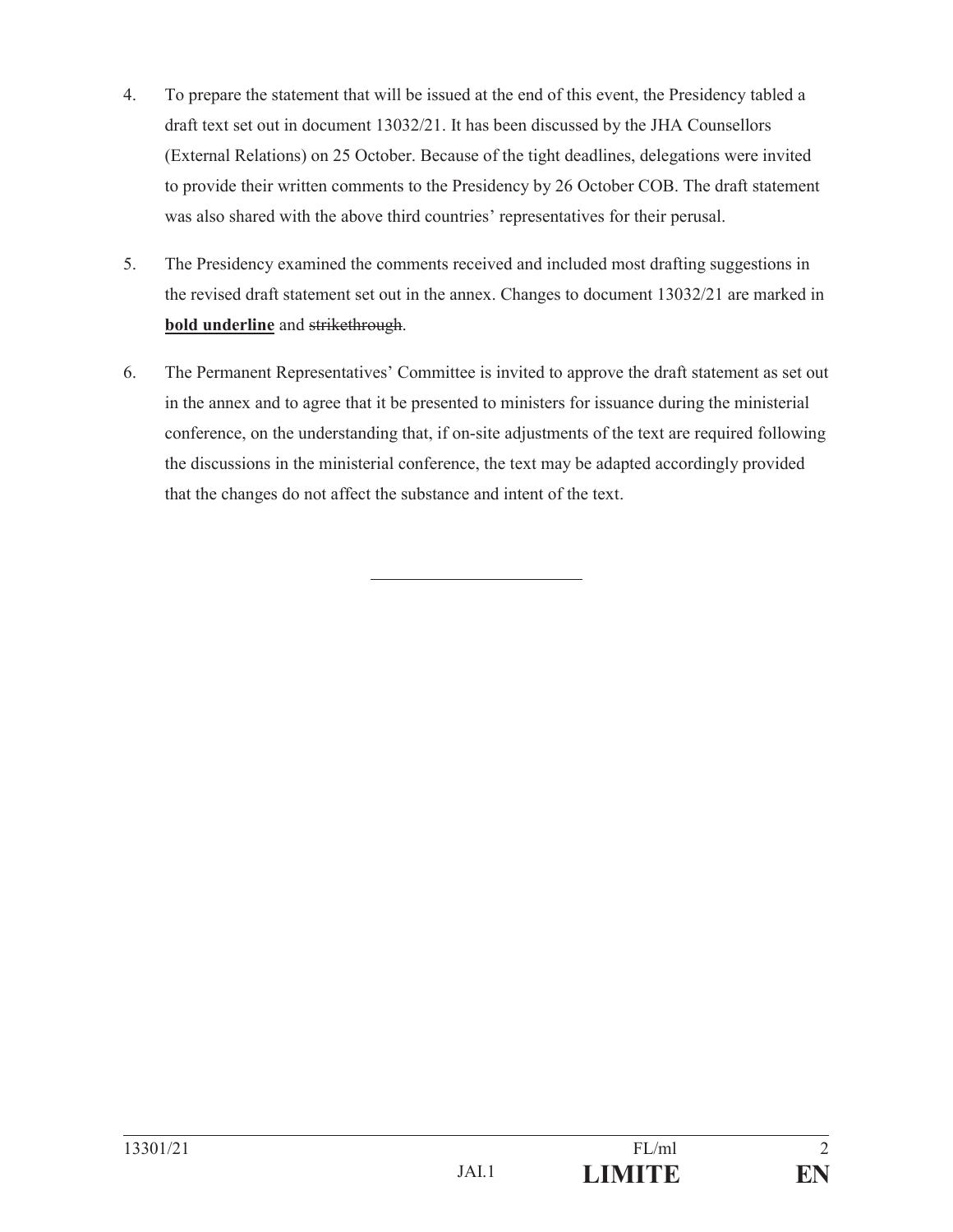## **MINISTERIAL CONFERENCE ON THE PREVENTION AND INVESTIGATION OF CHILD SEXUAL ABUSE**

Brdo pri Kranju, Slovenia, 11 – 12 November 2021

## **Draft Joint Statement**

- 1. Ministers responsible for Home Affairs (hereinafter: ministers) of the EU Member States, the Schengen Associated States, the Western Balkan partners and the United States of America met in Brdo pri Kranju on 11 and 12 November 2021 at the invitation of the Minister of the Interior of the Republic of Slovenia. The meeting was also attended by representatives of the EU institutions and agencies. *[to be updated with international/regional organisations or initiatives which attend]*.
- 2. The sexual abuse of children both online and offline is one of the most serious crimes and, as such, **is** one of Slovenia's main priorities during its Presidency of the Council of the EU**, and an ongoing priority for the EU and its Member States**. Child sexual abuse has wideranging and serious life-long consequences for victims and it causes significant and long-term social harm to children, who are often unaware of possible threats and are therefore especially vulnerable. Child sexual abuse is **can be** extremely difficult to investigate, **including because of the high vulnerability of victims, and, in the online context, the anonymity of offenders and frequent international dimension of organised crime networks**.
- 3. **Building on existing international and European standards, in particular the UN Convention on the Rights of the Child and the European Convention on Human Rights**, the ministers discussed policies and practices aimed at raising awareness of child sexual abuse and exploitation, as well as preventing this criminal offence and protecting victims. In addition, the ministers exchanged views on the main challenges and the tools needed for the successful investigation of this crime.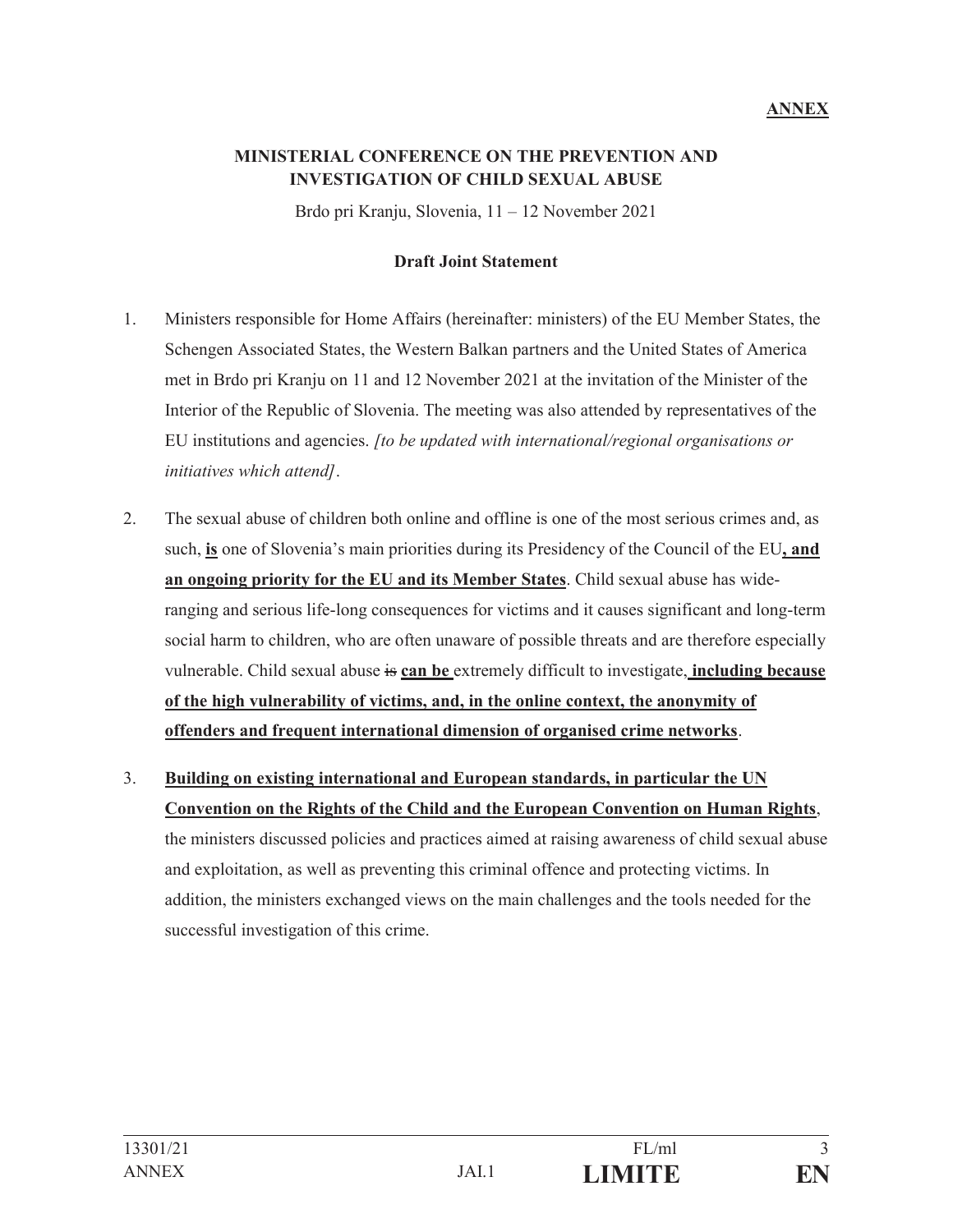- 4. The ministers stressed that developing the necessary tools, mechanisms and legislative solutions, **and implementing them at national level,** to prevent **and** detect, investigate **child <u>sexual abuse offences</u>** and prosecute criminal offenders, as well as swiftly **detect and report child sexual abuse online and** remove child sexual abuse material online, is key to protecting and respecting the rights of children, some of whom suffer from the effects of sexual abuse their entire lives.
- 5. The ministers agreed that preventing children from becoming victims of sexual abuse in the first place is the highest priority. They concurred that these days, children are more exposed than ever to becoming victims of online sexual abuse, because they spend more and more time online. The internet is an easy, cheap, fast and seemingly anonymous way of communication and file sharing, and abusers are eager to exploit this. Hence, the amount of child sexual abuse material on the internet has been growing exponentially in recent years, **also in the context of the COVID pandemic,** fuelling demand for new material, and leading to new abuses and more victims. Accordingly, the need to effectively tackle this crime has never been greater.
- 6. In order to develop effective preventive measures, the ministers highlighted the fact that there is a clear need to raise awareness of the potential pitfalls of new technologies, the internet, **online video games and** social media used by perpetrators, as well as regarding the possibility of abuse among teenagers and abuse **in the circle of trust** from caretakers, where child sexual abuse material is often **committed** made.
- 7. The ministers considered the possibility of joint prevention and awareness-raising campaigns, and supported closer cooperation in this area. To ensure effective prevention activities, the exchange of experience and good practices among experts would be beneficial, in order to build on the existing programmes of various partners in the fight against sexual abuse of children and to develop joint approaches and comprehensive prevention strategies.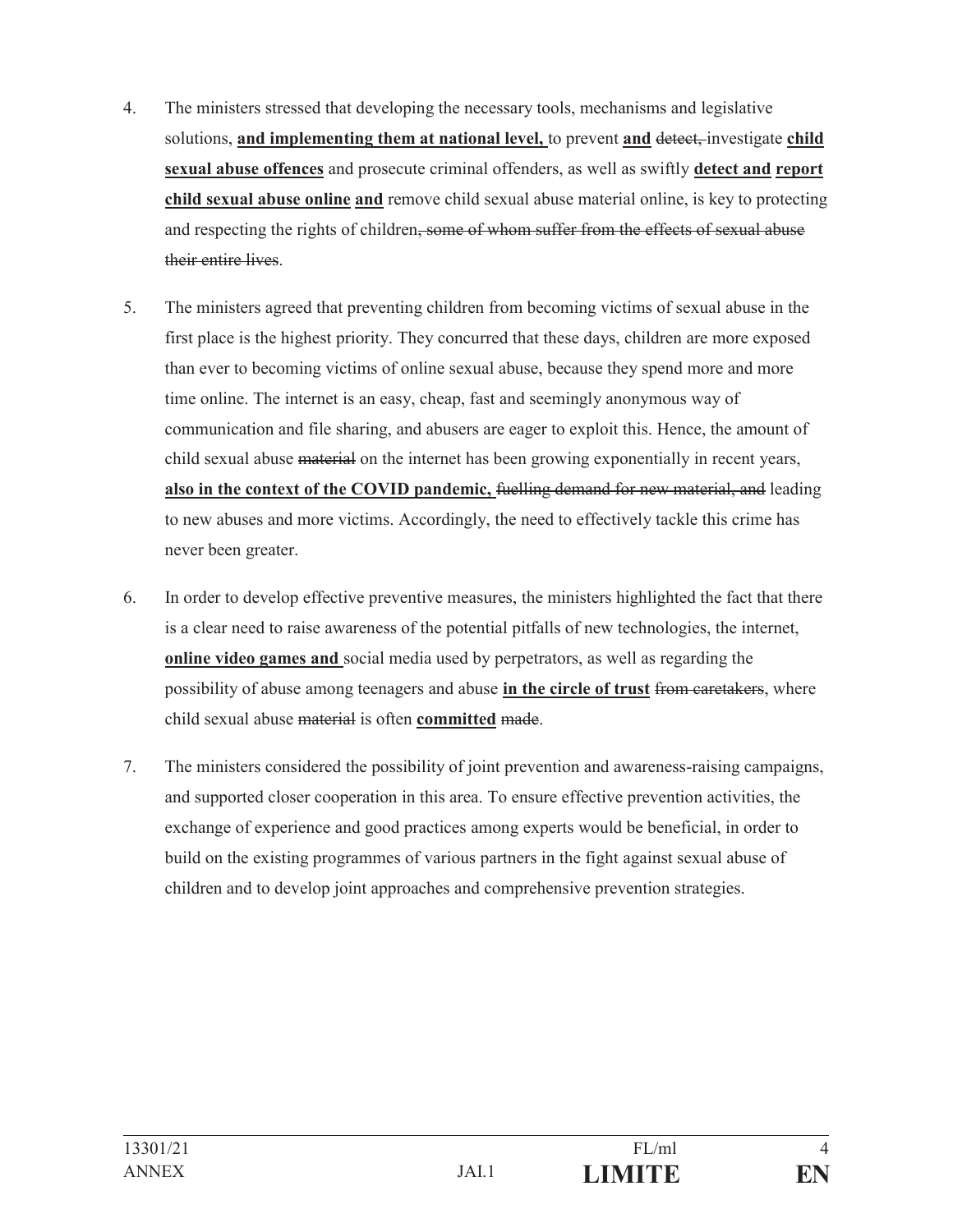- 8. As regards investigating child sexual abuse, the ministers exchanged views on the magnitude of the problem and the main challenges faced by investigators. They agreed on the need to combat child sexual abuse as a matter of priority, irrespective of the physical location or nationality of the child. In ongoing criminal cases, investigators are faced with the challenge of analysing and processing the vast amount of seized or found material that shows child abuse. To be able to do so effectively, it is crucial for different stakeholders to work together in order with only one goal: to identify the victims and protect them from the sexual abuse, as well as bring sexual offenders to justice. The ministers welcomed the involvement of Europol, and Eurojust **and Interpol**, within their respective mandates, in this regard.
- 9. The ministers acknowledged that in order to ensure successful investigation of child sexual abuse, guaranteeing law enforcement access to data needed for the protection of victims, and the detection, prevention, investigation and prosecution of child sexual abuse is of paramount importance. In this context, the importance of appropriate solutions regarding data retention, encryption, e-evidence and the darknet environment was highlighted. Such solutions should aim to ensure that investigators and other competent authorities are equipped with the tools necessary to perform their tasks of ensuring **public** security, including safeguarding the most vulnerable members of our societies. **Any solutions should fully respect the fundamental rights and freedoms of all users concerned, including on privacy, protection of personal data and fair trial guarantees.**
- 10. The ministers also emphasised the critical importance of cooperation with the industry, in particular internet service providers, social media platforms and electronic communication providers, who are best placed to proactively detect and report child sexual abuse. All existing cooperation tools and initiatives **such as those promoting media and digital literacy** at national, regional and international level should be used to their full extent in the fight against child sexual abuse. **In this regard, the ministers welcomed the announcement of the summit of the WeProtect Global Alliance to End Child Sexual Exploitation Online in Brussels on 3-4 March 2022, and recognised its importance as a means of engagement with other governments, industry, civil society organisations and other key stakeholders in the fight against these crimes.**